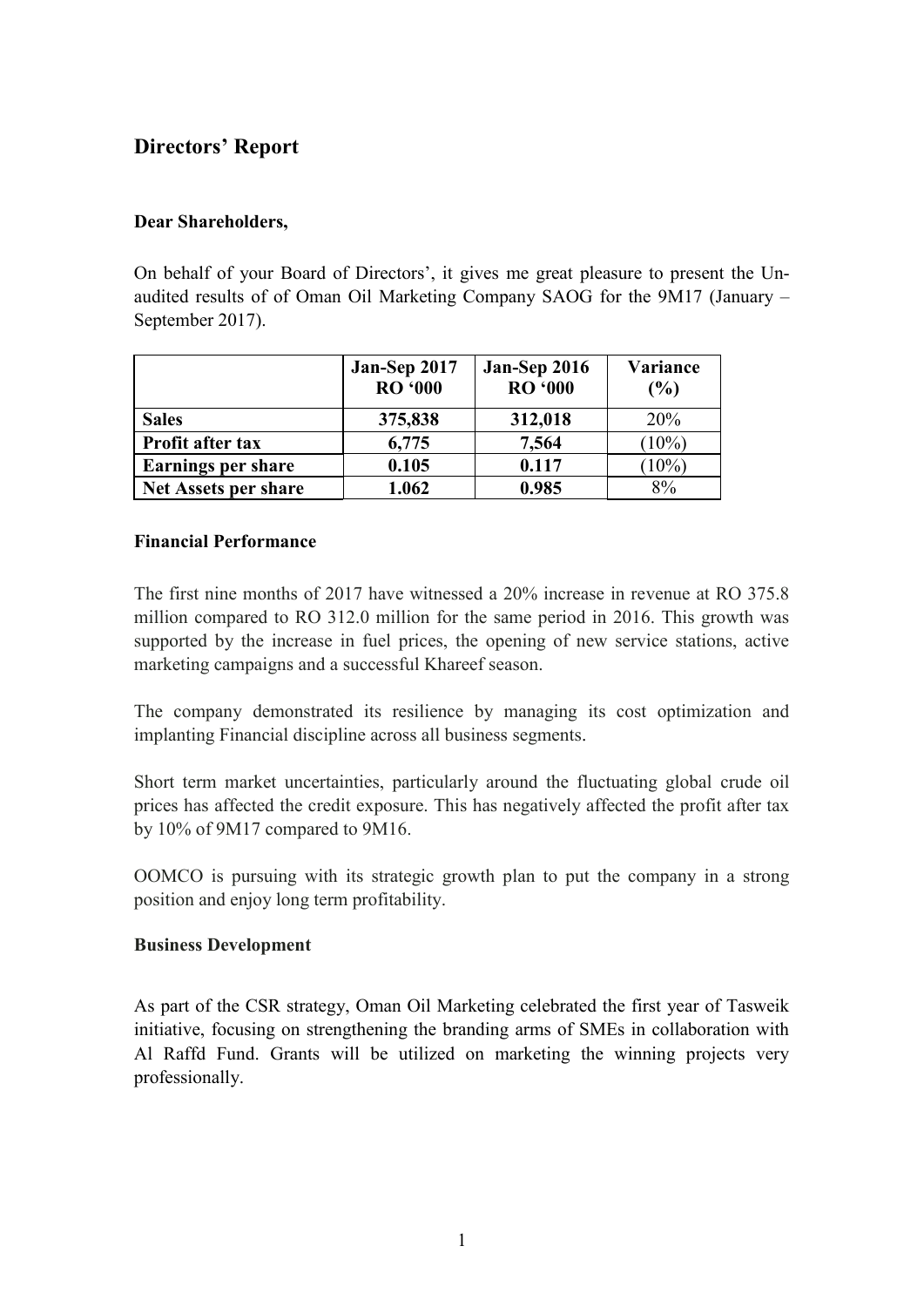The company is preparing its future growth with its footprint in the Kingdom of Saudi Arabia ("KSA") by signing the agreement to construct the first service station and strengthening its position in the Port of Duqm ("Duqm"). The bunker terminal project in Duqm is well on track and currently OOMCO is the only licensed supplier of bunker fuel in the port.

The company is strategically focused on the development and optimizing of its retail network by introducing premium sites with modern concepts. This is an initiative to meet our customer needs, develop insight and inform about our value proposition "care beyond fueling" as well as opting for the right gateway in maximizing benefits for our customers.

## **Health, Security, Safety, Environment and Quality**

The company celebrated 25 years without LTI. OMCO continues to promote a culture of safety within the organisation and outside with several initiatives, such as training and safety campaigns.

## **Human Resources**

The company has progressed in implementing a complete new strategy in human resources management and development, which has proven to enhance the employee's satisfaction level and long term relationship.

### **Outlook**

With the trend of oil prices and improved economic outlook, the Company continues to be innovative and undertake changes through new investment opportunities to ensure that it remains resilient and ahead of competitors.

The Company will continue to focus on quality by seeking strategic partnerships while improving our offers in Shop, Food & Services "SFS" and excellence at our service stations by realigning business strategies with new customer needs.

Strong emphasis will be placed upon cost efficiency and delivery without compromising customer service and product quality while meeting the needs of customers via human capability development, high IT systems reliability, and good HSEQ practices. Customer service will continuously be improved with the spirit of our motto of **"Care Beyond Fuelling".**

The Board and the Management are fully dedicated and committed for the challenges in 2017 and are confident that the Company will continue to deliver value to all our stakeholders.